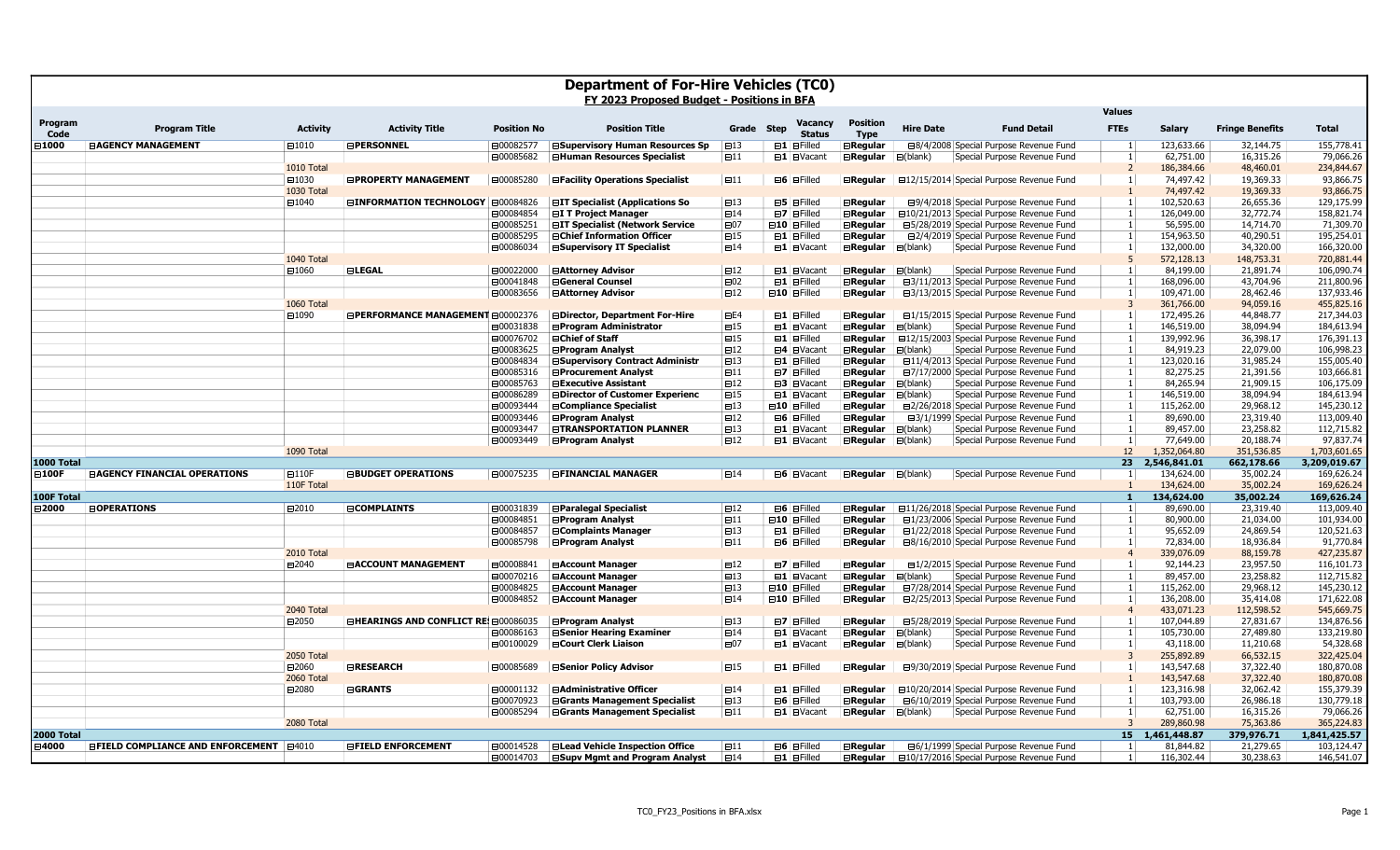| Program<br>Code   | <b>Program Title</b>             | <b>Activity</b> | <b>Activity Title</b>          | <b>Position No</b> | <b>Position Title</b>                                                   | Grade Step     | Vacancv<br><b>Status</b>          | <b>Position</b><br><b>Type</b>         | <b>Hire Date</b>    | <b>Fund Detail</b>                                                                 | <b>FTEs</b>     | <b>Salary</b>           | <b>Fringe Benefits</b> | <b>Total</b>             |
|-------------------|----------------------------------|-----------------|--------------------------------|--------------------|-------------------------------------------------------------------------|----------------|-----------------------------------|----------------------------------------|---------------------|------------------------------------------------------------------------------------|-----------------|-------------------------|------------------------|--------------------------|
| 4000              | FIELD COMPLIANCE AND ENFORCEMENT | 4010            | <b>FIELD ENFORCEMENT</b>       | ⊟00020238          | <b>EVehicle Inspection Officer</b>                                      | ⊟07            | $\boxminus$ 6 $\boxminus$ Filled  | <b>⊟Regular</b>                        |                     | □7/25/2016 Special Purpose Revenue Fund                                            |                 | 55,542.00               | 14,440.92              | 69,982.92                |
|                   |                                  |                 |                                | ⊟00026266          | <b>⊟Vehicle Inspection Officer</b>                                      | ⊟09            | $\boxminus$ 1 $\boxminus$ Vacant  | $\boxminus$ Regular                    | $\boxminus$ (blank) | Special Purpose Revenue Fund                                                       |                 | 57,162.00               | 14,862.12              | 72,024.12                |
|                   |                                  |                 |                                | □00070215          | <b>⊟Lead Vehicle Inspection Office</b>                                  | $\boxminus$ 11 | $\boxminus$ 8 $\boxminus$ Filled  | ⊟Regular                               |                     | □9/8/2003 Special Purpose Revenue Fund                                             |                 | 85,931.34               | 22,342.15              | 108,273.49               |
|                   |                                  |                 |                                | □00070924          | <b>EVehicle Inspection Officer</b>                                      | ⊟09            | ⊟4 <b>EVacant</b>                 | $\boxminus$ Regular                    | $\boxminus$ (blank) | Special Purpose Revenue Fund                                                       | $\overline{1}$  | 64,285.96               | 16,714.35              | 81,000.31                |
|                   |                                  |                 |                                | ⊟00070925          | <b>EVehicle Inspection Officer</b>                                      | $\boxminus$ 09 | $\Box$ 1 $\Box$ Vacant            | $\boxminus$ Regular                    | $\boxminus$ (blank) | Special Purpose Revenue Fund                                                       |                 | 57,162.00               | 14,862.12              | 72,024.12                |
|                   |                                  |                 |                                | □00075186          | <b>⊟Vehicle Inspection Officer</b>                                      | ⊟07            | $\boxminus$ 10 $\boxminus$ Filled | ⊟Regular                               |                     | □5/10/2010 Special Purpose Revenue Fund                                            |                 | 62,122.00               | 16,151.72              | 78,273.72                |
|                   |                                  |                 |                                | □00084827          | <b>⊟Assistant Supervisory Vehicle</b>                                   | $\boxminus$ 12 | $\boxminus$ 1 $\boxminus$ Filled  | <b>ERegular</b>                        |                     | □7/25/2016 Special Purpose Revenue Fund                                            |                 | 83,175.31               | 21,625.58              | 104,800.89               |
|                   |                                  |                 |                                | □00085275          | <b>⊟Vehicle Inspection Officer</b>                                      | $\boxminus$ 07 | $\boxminus$ 1 $\boxminus$ Vacant  | $\boxminus$ Regular                    | ⊟(blank)            | Special Purpose Revenue Fund                                                       |                 | 47,317.00               | 12,302.42              | 59,619.42                |
|                   |                                  |                 |                                | □00085279          | <b>ELead Vehicle Inspection Office</b>                                  | $\boxminus$ 11 | $\boxminus$ 6 $\boxminus$ Filled  | $\boxminus$ Regular                    |                     | <b>⊟6/19/1991 Special Purpose Revenue Fund</b>                                     |                 | 81,420.37               | 21,169.30              | 102,589.67               |
|                   |                                  |                 |                                | □00085282          | <b>⊟Vehicle Inspection Officer</b>                                      | ⊟09            | $\boxminus$ 8 $\boxminus$ Filled  | <b>⊟Regular</b>                        |                     | ⊟4/13/2009 Special Purpose Revenue Fund                                            |                 | 71,449.90               | 18,576.97              | 90,026.87                |
|                   |                                  |                 |                                | □00085292          | <b>⊟Vehicle Inspection Officer</b>                                      | ⊟07            | $\boxminus$ 1 $\boxminus$ Vacant  | <b>ERegular</b>                        | $\boxminus$ (blank) | Special Purpose Revenue Fund                                                       |                 | 47,317.00               | 12,302.42              | 59,619.42                |
|                   |                                  |                 |                                | □00085293          | <b>EVehicle Inspection Officer</b>                                      | ⊟09            | $\Box$ 7 $\Box$ Filled            | <b>⊟Regular</b>                        |                     | <b>E3/27/2000</b> Special Purpose Revenue Fund                                     |                 | 68,503.29               | 17,810.85              | 86,314.14                |
|                   |                                  |                 |                                | ⊟00085297          | <b>EPUBLIC VEHICLE ENFORCE INSPEC E07</b>                               |                | $\boxminus$ 10 $\boxminus$ Filled | <b>ERegular</b>                        |                     | □5/29/2018 Special Purpose Revenue Fund                                            |                 | 62,122.00               | 16,151.72              | 78,273.72                |
|                   |                                  |                 |                                | □00085298          | <b>EVehicle Inspection Officer</b>                                      | $\boxminus$ 07 | $\boxminus$ 1 $\boxminus$ Vacant  | $\boxminus$ Regular                    | $\boxminus$ (blank) | Special Purpose Revenue Fund                                                       |                 | 47,317.00               | 12,302.42              | 59,619.42                |
|                   |                                  |                 |                                | □00085452          | <b>⊟Assistant Supervisory Vehicle</b>                                   | $\boxminus$ 12 | $\boxminus$ 1 $\boxminus$ Filled  | $\boxminus$ Regular                    |                     | □12/11/1996 Special Purpose Revenue Fund                                           |                 | 83,977.96               | 21,834.27              | 105,812.23               |
|                   |                                  |                 |                                | □00085453          | <b>⊟Assistant Supervisory Vehicle</b>                                   | $\boxminus$ 12 | $\boxminus$ 1 $\boxminus$ Filled  | $\boxminus$ Regular                    |                     | ⊟10/20/2014 Special Purpose Revenue Fund                                           |                 | 91,797.76               | 23,867.42              | 115,665.18               |
|                   |                                  |                 |                                | ⊟00085454          | <b>⊟Assistant Supervisory Vehicle</b>                                   | $\boxminus$ 12 | $\boxminus$ 1 $\boxminus$ Filled  | <b>E</b> Regular                       |                     | <b>⊟8/16/1999 Special Purpose Revenue Fund</b>                                     |                 | 83,977.96               | 21,834.27              | 105,812.23               |
|                   |                                  |                 |                                | □00085497          | <b>⊟Vehicle Inspection Officer</b>                                      | ⊟09            | $\boxminus$ 1 $\boxminus$ Vacant  | $\boxminus$ Regular                    | $\boxminus$ (blank) | Special Purpose Revenue Fund                                                       |                 | 57,162.00               | 14,862.12              | 72,024.12                |
|                   |                                  |                 |                                | □00086261          | <b>⊟Lead Vehicle Inspection Office</b>                                  | $\boxminus$ 11 | $\boxminus$ 1 $\boxminus$ Filled  | $\boxminus$ Regular                    |                     | □5/18/2015 Special Purpose Revenue Fund                                            |                 | 68,870.00               | 17,906.20              | 86,776.20                |
|                   |                                  |                 |                                | □ 00093445         | <b>⊟Program Analyst</b>                                                 | $\boxminus$ 12 | $\boxminus$ 6 $\boxminus$ Filled  | $\boxminus$ Regular                    |                     | ⊟9/15/2008 Special Purpose Revenue Fund                                            | $\overline{1}$  | 89,690.00               | 23,319.40              | 113,009.40               |
|                   |                                  | 4010 Total      |                                |                    |                                                                         |                |                                   |                                        |                     |                                                                                    | 22              | 1,564,450.11            | 406,757.02             | 1,971,207.13             |
| 4000 Total        |                                  |                 |                                |                    |                                                                         |                |                                   |                                        |                     |                                                                                    | 22 <sub>2</sub> | 1,564,450.11            | 406,757.02             | 1,971,207.13             |
| ⊟7000             | <b>EMARKETING AND OUTREACH</b>   | □7010           | <b>EMARKETING</b>              | ⊟00075712          | <b>Public Affairs Specialist</b>                                        | $\boxminus$ 14 | $\boxminus$ 2 $\boxminus$ Filled  | <b>ERegular</b>                        |                     | □8/16/2021 Special Purpose Revenue Fund                                            | $\overline{1}$  | 109,441.72              | 28,454.85              | 137,896.57               |
| <b>7000 Total</b> |                                  | 7010 Total      |                                |                    |                                                                         |                |                                   |                                        |                     |                                                                                    | $\mathbf{1}$    | 109,441.72              | 28,454.85              | 137,896.57<br>137,896.57 |
| ⊟8000             | <b>ECLIENT SERVICES</b>          | ⊟8010           | <b>EDRIVER SERVICE</b>         | ⊟00023061          | <b>EPGM SUPPORT SPEC</b>                                                | $\boxminus$ 09 | $\boxminus$ 10 $\boxminus$ Filled | $\boxminus$ Regular                    |                     |                                                                                    |                 | 109,441.72<br>73,596.00 | 28,454.85<br>19,134.96 | 92,730.96                |
|                   |                                  |                 |                                | ⊟00051375          |                                                                         | $\boxminus$ 13 | $\boxminus$ 1 $\boxminus$ Filled  |                                        |                     | ⊟6/29/1987 Special Purpose Revenue Fund<br>□6/18/2012 Special Purpose Revenue Fund |                 | 122,119.50              | 31,751.07              | 153,870.57               |
|                   |                                  |                 |                                | □00075210          | <b>⊟Client Relations Manager</b><br><b>⊟Customer Service Specialist</b> | ⊟09            | <b>⊟10 ⊟Filled</b>                | $\boxminus$ Regular<br>⊟Regular        |                     | □1/30/2012 Special Purpose Revenue Fund                                            |                 | 67.062.00               |                        |                          |
|                   |                                  |                 |                                | ⊟00082578          | <b>E</b> Clerical Assistant                                             | $\boxminus$ 06 | $\boxminus$ 3 $\boxminus$ Filled  | <b>ERegular</b>                        |                     | □12/23/2019 Special Purpose Revenue Fund                                           |                 | 42,634.65               | 17,436.12<br>11,085.01 | 84,498.12<br>53,719.66   |
|                   |                                  |                 |                                | □00084850          | <b>⊟Program Analyst</b>                                                 | $\boxminus$ 12 | $\boxminus$ 9 $\boxminus$ Filled  | <b>⊟Regular</b>                        |                     | <b>E8/20/1979 Special Purpose Revenue Fund</b>                                     |                 | 96,914.00               | 25,197.64              | 122,111.64               |
|                   |                                  |                 |                                | □00084853          | <b>EPGM SUPPORT SPEC</b>                                                | ⊟09            | $\boxminus$ 8 $\boxminus$ Filled  |                                        |                     |                                                                                    |                 | 69,944.00               | 18,185.44              | 88,129.44                |
|                   |                                  |                 |                                | □00085277          | <b>⊟Program Analyst</b>                                                 | $\boxminus$ 11 | $\boxminus$ 4 $\boxminus$ Filled  | $\boxminus$ Regular<br><b>ERegular</b> |                     | ⊟11/17/2014 Special Purpose Revenue Fund<br>□8/7/2017 Special Purpose Revenue Fund |                 | 69,381.29               | 18,039.14              | 87,420.43                |
|                   |                                  |                 |                                | □00093450          | <b>⊟Supervisory Customer Service R</b>                                  | $\boxminus$ 12 | $\Box$ 1 $\Box$ Vacant            | $\boxminus$ Regular                    | $\boxminus$ (blank) | Special Purpose Revenue Fund                                                       | $\overline{1}$  | 99,810.00               | 25,950.60              | 125,760.60               |
|                   |                                  | 8010 Total      |                                |                    |                                                                         |                |                                   |                                        |                     |                                                                                    | $\mathbf{8}$    | 641,461.44              | 166,779.98             | 808,241.42               |
| 8000 Total        |                                  |                 |                                |                    |                                                                         |                |                                   |                                        |                     |                                                                                    | $\mathbf{R}$    | 641,461.44              | 166,779.98             | 808,241.42               |
| $\boxminus$ DCRP  | <b>EDISTRICT RECOVERY PLAN</b>   | <b>EDRPF</b>    | <b>EDISTRICT RECOVERY PLAN</b> | □ 00104330         | <b>⊟Transportation Assistant</b>                                        | ⊟06            | $\Box$ 1 $\Box$ Vacant            | $\boxminus$ Term                       | $\boxminus$ (blank) | ARPA - Local Revenue Replacement                                                   |                 | 38,904.00               | 10,115.04              | 49,019.04                |
|                   |                                  |                 |                                | □00104332          | <b>⊟Transportation Assistant</b>                                        | $\boxminus$ 06 | $\Box$ 1 $\Box$ Vacant            | $E$ Term                               | $\boxminus$ (blank) | ARPA - Local Revenue Replacement                                                   | -1              | 38,904.00               | 10,115.04              | 49,019.04                |
|                   |                                  |                 |                                | □00104333          | <b>⊟Transportation Assistant</b>                                        | $\boxminus$ 06 | $\boxminus$ 1 $\boxminus$ Filled  | $E$ Term                               |                     | <b>E8/16/2021 ARPA - Local Revenue Replacement</b>                                 |                 | 38,904.00               | 10,115.04              | 49,019.04                |
|                   |                                  |                 |                                | □00104395          | <b>⊟Transportation Assistant</b>                                        | ⊟06            | $\Box$ I $\Box$ Vacant            | $\boxminus$ Term                       | $\boxminus$ (blank) | ARPA - Local Revenue Replacement                                                   |                 | 38,904.00               | 10,115.04              | 49,019.04                |
|                   |                                  |                 |                                | □00104396          | <b>⊟Transportation Assistant</b>                                        | ⊟06            | $\boxminus$ 1 $\boxminus$ Filled  | $\boxdot$ Term                         |                     | □8/30/2021 ARPA - Local Revenue Replacement                                        |                 | 38,904.00               | 10,115.04              | 49,019.04                |
|                   |                                  |                 |                                | □00104397          | <b>⊟Transportation Assistant</b>                                        | $\boxminus$ 06 | $\boxminus$ 1 $\boxminus$ Filled  | $\boxminus$ Term                       |                     | □9/13/2021 ARPA - Local Revenue Replacement                                        |                 | 38,904.00               | 10,115.04              | 49,019.04                |
|                   |                                  |                 |                                | □00104398          | <b>⊟Transportation Assistant</b>                                        | $\boxminus$ 06 | $\boxminus$ 1 $\boxminus$ Filled  | $\boxminus$ Term                       |                     | <b>□9/13/2021 ARPA - Local Revenue Replacement</b>                                 | $\overline{1}$  | 38,904.00               | 10,115.04              | 49,019.04                |
|                   |                                  |                 |                                | □00104399          | <b>⊟Transportation Assistant</b>                                        | ⊟06            | $\boxminus$ 1 $\boxminus$ Filled  | $\boxminus$ Term                       |                     | ⊟8/30/2021 ARPA - Local Revenue Replacement                                        |                 | 38,904.00               | 10,115.04              | 49,019.04                |
|                   |                                  |                 |                                | □00104400          | <b>⊟Transportation Assistant</b>                                        | ⊟06            | $\boxminus$ 1 $\boxminus$ Filled  | $\boxminus$ Term                       |                     | □9/13/2021 ARPA - Local Revenue Replacement                                        | $\overline{1}$  | 38,904.00               | 10,115.04              | 49,019.04                |
|                   |                                  |                 |                                | □00104402          | <b>⊟Transportation Assistant</b>                                        | $\boxminus$ 06 | $\boxminus$ 1 $\boxminus$ Filled  | $E$ Term                               |                     | □9/13/2021 ARPA - Local Revenue Replacement                                        |                 | 38,904.00               | 10,115.04              | 49,019.04                |
|                   |                                  |                 |                                | □00104403          | <b>⊟Transportation Assistant</b>                                        | $\boxminus$ 06 | $\boxminus$ 1 $\boxminus$ Filled  | $E$ Term                               |                     | ⊟9/27/2021 ARPA - Local Revenue Replacement                                        |                 | 38,904.00               | 10,115.04              | 49,019.04                |
|                   |                                  |                 |                                | □00104414          | <b>⊟Supv Transportation Spec</b>                                        | $\boxminus$ 11 | $\boxminus$ 1 $\boxminus$ Vacant  | $\boxminus$ Term                       | $\boxminus$ (blank) | ARPA - Local Revenue Replacement                                                   |                 | 82,927.00               | 21,561.02              | 104,488.02               |
|                   |                                  |                 |                                | □00104415          | <b>⊟Supv Transportation Spec</b>                                        | $\boxminus$ 11 | $\boxminus$ 1 $\boxminus$ Filled  | $\boxminus$ Term                       |                     | □8/16/2021 ARPA - Local Revenue Replacement                                        | -1              | 82,927.00               | 21,561.02              | 104,488.02               |
|                   |                                  |                 |                                | □00104416          | <b>⊟Supy Transportation Spec</b>                                        | $\boxminus$ 11 | $\boxminus$ 1 $\boxminus$ Filled  | $\boxminus$ Term                       |                     | □9/16/2019 ARPA - Local Revenue Replacement                                        |                 | 82,927.00               | 21,561.02              | 104,488.02               |
|                   |                                  |                 |                                | □00104547          | <b>⊟Transportation Assistant</b>                                        | $\boxminus$ 06 | $\boxminus$ 1 $\boxminus$ Filled  | $E$ Term                               |                     | □1/9/2017 ARPA - Local Revenue Replacement                                         |                 | 38,904.00               | 10,115.04              | 49,019.04                |
|                   |                                  |                 |                                | □00104548          | <b>⊟Transportation Assistant</b>                                        | $\boxminus$ 06 | $\Box$ $\Box$ Filled              | $\boxminus$ Term                       |                     | □11/4/2013 ARPA - Local Revenue Replacement                                        |                 | 38,904.00               | 10,115.04              | 49,019.04                |
|                   |                                  |                 |                                | □00104549          | <b>⊟Transportation Assistant</b>                                        | ⊟06            | $\boxminus$ 1 $\boxminus$ Filled  | $\boxdot$ Term                         |                     | □7/9/2018 ARPA - Local Revenue Replacement                                         |                 | 38,904.00               | 10,115.04              | 49,019.04                |
|                   |                                  |                 |                                | □00104550          | <b>⊟Transportation Assistant</b>                                        | ⊟06            | $\boxminus$ 1 $\boxminus$ Vacant  | $\boxminus$ Term                       | $\boxminus$ (blank) | ARPA - Local Revenue Replacement                                                   | $\overline{1}$  | 38,904.00               | 10,115.04              | 49,019.04                |
|                   |                                  |                 |                                | □00104551          | <b>⊟Transportation Assistant</b>                                        | $\boxminus$ 06 | $\boxminus$ 1 $\boxminus$ Filled  | ⊟Term                                  |                     | □1/3/2022 ARPA - Local Revenue Replacement                                         |                 | 38,904.00               | 10,115.04              | 49,019.04                |
|                   |                                  |                 |                                | □00104552          | <b>⊟Transportation Assistant</b>                                        | $\boxminus$ 06 | $\boxminus$ 1 $\boxminus$ Filled  | $\boxminus$ Term                       |                     | □1/3/2022 ARPA - Local Revenue Replacement                                         |                 | 38,904.00               | 10,115.04              | 49,019.04                |
|                   |                                  |                 |                                | □00104553          | <b>⊟Transportation Assistant</b>                                        | ⊟06            | $\boxminus$ 1 $\boxminus$ Filled  | $\boxminus$ Term                       |                     | □1/3/2022 ARPA - Local Revenue Replacement                                         |                 | 38,904.00               | 10,115.04              | 49,019.04                |
|                   |                                  |                 |                                | □00104554          | <b>⊟Transportation Assistant</b>                                        | ⊟06            | $\boxminus$ 1 $\boxminus$ Filled  | $\boxdot$ Term                         |                     | □1/31/2022 ARPA - Local Revenue Replacement                                        |                 | 38,904.00               | 10,115.04              | 49,019.04                |
|                   |                                  |                 |                                | □00104555          | <b>⊟Program Manager</b>                                                 | $\boxminus$ 14 | $\Box$ 1 $\Box$ Vacant            | $\boxminus$ Term                       | $\boxminus$ (blank) | ARPA - Local Revenue Replacement                                                   |                 | 141,219.70              | 36,717.12              | 177,936.82               |
|                   |                                  |                 |                                | □00104556          | <b>⊟Transportation Assistant</b>                                        | $\boxminus$ 06 | $\Box$ 1 $\Box$ Vacant            | $\boxminus$ Term                       | $\boxminus$ (blank) | ARPA - Local Revenue Replacement                                                   |                 | 38,904.00               | 10,115.04              | 49,019.04                |